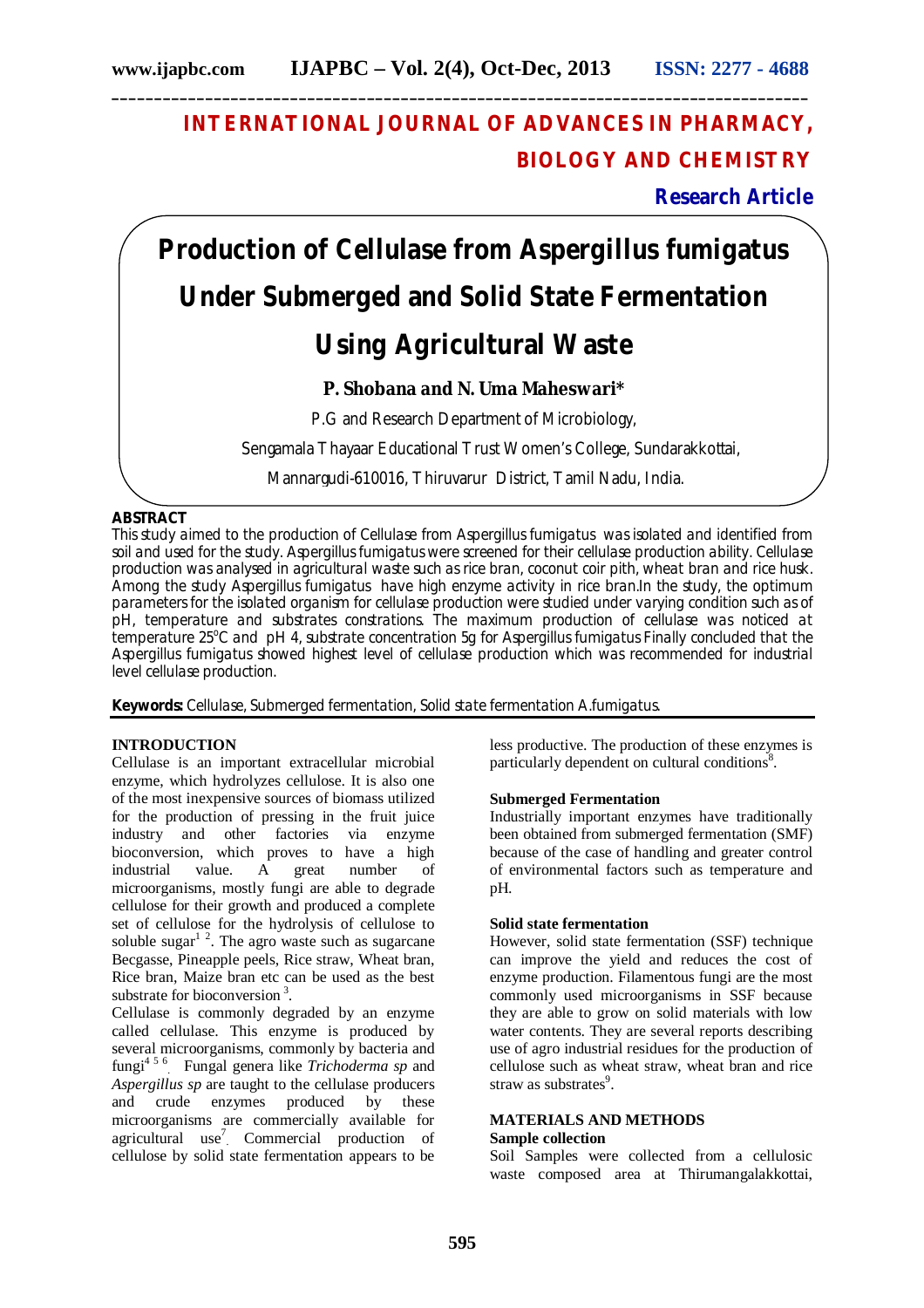Thanjavur District. Tamilnadu. It was thoroughly mixed' through a sieve 2mm pore size sieve and placed in polyethylene bags closed tightly and then stored in specific container.

#### **Collection of biowaste substrates**

Coconut coir pith, rice husk, wheat bran, and rice bran was collected from Thirumangalakkottai, Thanjavur, Tamilnadu.

#### **Isolation and identification of fungi from soil samples**

After sample collection, serial dilution was performed for isolating microbial growth from the collected samples. Isolated fungi identified based on cultural and morphological characteristics using Lactophenol Cotton blue staining method.

#### **Inoculum Preparation**

Cultures of *Aspergillus fumigatus* were maintained by stock culture in Czapek-Dox agar slants. They were grown at  $37^{\circ}$ C for 24 hours and stored at  $4^{\circ}$ C for regular subculturing 100ml of inoculums was prepared for each culture using Czapek-Dox broth in 250ml flasks. The inoculums was Kept in shaker (200rpm) at  $37^{\circ}$ C for 24 hrs before it was used the fermentation process.

#### **Fermentation Process Submerged Fermentation**<sup>8</sup>

Submerged fermentation was carried out in 250ml Erlenmeyer flasks containing 100ml of fermentation medium. The composition of the medium contained the following g/l of distilled water KH<sub>2</sub> PO<sub>4</sub>-0.2, (NH<sub>4</sub>)<sub>2</sub> SO<sub>4</sub>-0.14, Urea-0.03,  $Mgso<sub>4</sub>-0.03$ , Cacl<sub>2</sub>-0.03, Feso<sub>4</sub>-0.5, Mnso<sub>4</sub>-0.16,  $Znso<sub>4</sub>-0.14$ , Cacl<sub>2</sub>-0.2, Coconut coir pith, rice husk, wheat bran, and rice bran. The medium was sterilized by autoclaving at  $121^0C$  for 15 min. Each flask was inoculated with 1ml of the above set inoculum. The cultures were incubated on a rotary shaker (120rpm) at  $30^{\circ}$ C for 72h.

#### **Solid State Fermentation**<sup>3</sup>

Solid state fermentation was caused out in 250ml Erlenmeyer flasks that contained 10g of coconut coir pith, rice husk, wheat bran, rice barn and 15ml of distilled water (Moistening agent). The flask were Sterilized at  $121^{\circ}$  C for  $15$  min and cooled to room temperature. About 1ml of inoculums was added, mixed well and incubated at  $30^0$  in a humidified incubator for 96h. The flask were periodically mixed by gentle shaking.

## **Enzyme extraction**<sup>10</sup>

At the end of the fermentation the culture broth from submerged fermentation was centrifuged at 6000 rpm for 15min and the supernatant was used as a source of extracellular enzyme. In solid state fermentation the enzyme was extracted from the boasted by mixing homogenously the entire waste with (1:10 w/v) distilled water and agitated on a rotary shaker (120rpm) at  $30^{\circ}$ C with a contact time of 1 hours. Dampened cheese cloth was used to filter the extract and pooled extracts were centrifuged at 6000rpm for 15min and the clear supernatant was used as a source of extracellular enzyme.

#### **Cellulase activity determination**

The cellulase activity was determined by streaking the identified fungal cultures individually on the carboxy methyl cellulose agar plates and was incubated at  $30^{\circ}$ C. After 5 days of growth, the zone was identified around the culture by treating the plate with congo red and NaOH.

#### **Determination of reducing sugars and proteins cellulase activity**

The total amount of reducing sugars in 1.0 ml supernatant was determined by modified Dinitro Salicylic method  $(DNS)^{11}$  and Proteins<sup>12</sup>.

#### **Partial purification of cellulase Enzyme source preparation**

The fungal organisms *Aspergillus flavus* were grown in optimized media (100 ml of individual carbon source) at  $30^{\circ}$ C for 24 hours individually. Then after growth, the culture filtrates were collected separately by centrification process $^{10}$ .

#### **Alcohol precipitation of cellulase**

100 ml of crude enzyme (it is the culture filtrate of the respective organisms grown individually) from each source (both organisms and substrates) were taken individually and along with that 500 ml each of ethyl alcohol was added. They were allowed for precipitation for an hour and then centrifuged at 5000 rpm for 10 min. The precipitated enzymes from each source were refrigerated  $(4^0C)$  until further analysis.

#### **Dialysis**

The precipitate collected from each source was dissolved individually in 30 ml of sodium acetate buffer (0.2m) at pH 5.5 and were dialyzed against the same buffer overnight at  $4^{\circ}$ C.

#### **Effect of Supplements (Carbon & Nitrogen Sources)**

#### **Optimization of cellulase production**

Various carbon source (sucrose, glucose, carboxy methyl cellulose, maltose, starch) and nitrogen sources (peptone, yeast extract, sodium nitrate, ammonium sulphate and ammonium nitrate) at concentration of 5% w/v were supplemented as individual components to the fermentation medium containing coir waste as substrate. The medium was inoculateand incubated at  $30^{\circ}$ C for 3 days in an orbital shaker incubator (120rpm). The broth was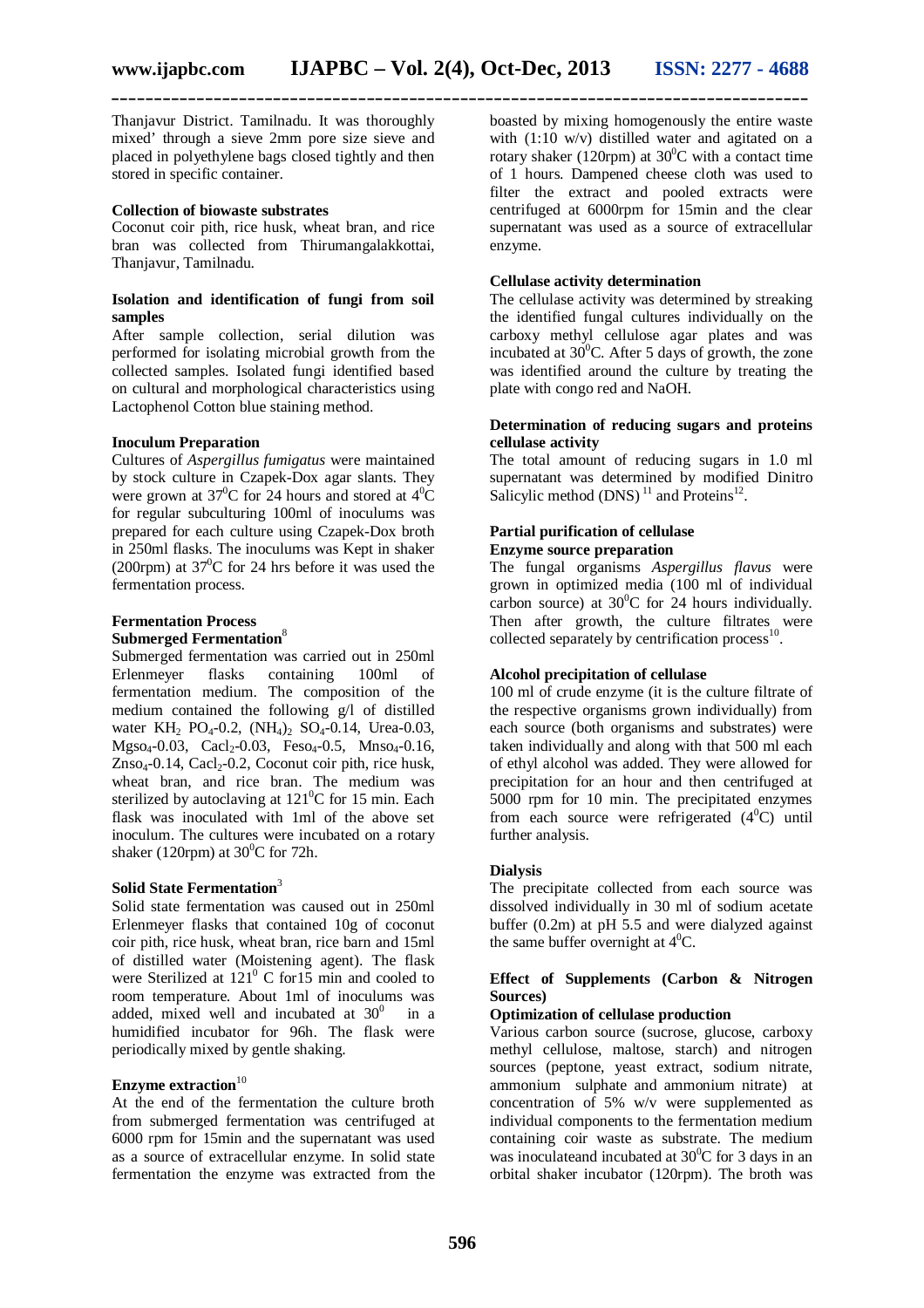centrifuged and the enzyme assay was carried out. Care was taken to see that monosaccharide's were prepared a: l0x solution and sterilized separately by autoclaving at 101bs for 10min and required concentration was added to the medium before inoculation.

## **Effect of pH and Temperature**

The optimized media were prepared using pH range such as 3,4,5,6 respectively by adding 1% NaOH and concentrated Hcl. Then the media were autoclaved. Later they were inoculated with broth culture and were placed in a shaker (150rpm) at  $37^{\circ}$ C for 2 days. Simultaneously, for both the organism and both substrate, assay was carried out separately. The optimized media were prepared individually by using the substrates and autoclaved. Later it was inoculated with broth culture and was act at different temperatures  $25,30,35,45$  and  $50^{\circ}$ C respectively. The effect of temperature on the production of cellulolytic enzyme was determined by growing the organisms at the above temperatures. Simultaneously for the organisms and both the substrates, separate assay was carried out. The enzyme solution obtained from there two (pH and temperature) experiments was individually activity method as described earlier.

#### **Statistical Analysis**

The results obtained in the present investigation were subject to statistical analysis like mean (x) and Standard Deviation  $(SD)^{13}$ .

#### **RESULTS**

In the present study fungal species were isolated from the soil sample. This identified fungal species *Aspergillus fumigatus* was used for the production of cellulase by Submerged and Solid state fermentation using various substrates such as rice bran, wheat bran, rice husk, coconut coir pith.

#### **Isolation and identification of fungal species**

In this study, fungal species were isolated from soil sample in Thirumangalakkottai, Thanjavur District. From the soil sample to dominant fungal strains were noticed and cultural characteristics two fungal strains of *Aspergillus fumigatus* were green in colour.

Identification of isolated colonies were identified by lactophenol cotton blue staining technique. The microscopic result was compared with standard fungal identification manual.

#### **Cellulase production from various substrates**

In solid state fermentation of *A. fumigatus*, the substrates like rice bran, wheat bran, rice husk and coconut coir pith were used for the production of the enzyme  $(0.37\pm 0.05 \text{ IU/ml})$ ,  $(0.36\pm 0.071 \text{ m})$ IU/ml),  $(0.30 \pm 0.06 \text{ IU/ml})$  and  $(0.38 \pm 0.07 \text{ IU/ml})$ . In submerged fermentation of *A*. *fumigatus,* were

used for the production of enzyme  $(0.96 \pm 0.007)$ IU/ml),  $(0.54 \pm 0.05 \text{ IU/ml})$ ,  $(0.52 \pm 0.05 \text{ IU/ml})$  and  $(0.51 \pm 0.51 \text{ IU/ml})$  respectively (Table 1).

#### **Optimization of cellulase production P <sup>H</sup>Vs cellulase production**

The cellulase production was optimized by supplementation using different  $p<sup>H</sup>$  range medium from 4 to 9. In solid state fermentation maximum cellulase production was *A*.*fumigatus* noticed at p<sup>H</sup> 6 in rice bran  $(0.84 \pm 0.041 \text{ IU/ml})$ , and submerged fermentation maximum cellulase production was noticed at  $P<sup>H</sup>$  8 in rice bran (0.29±0.32 IU/ml) respectively*.* (Table 2)

#### **Temperature Vs cellulase production**

The cellulase production was optimized for rice bran using different temperature range of medium from  $25^{\circ}$ C to  $45^{\circ}$ C. In solid state fermentation maximum cellulase production was noticed *A.fumigatus* at  $35^{\circ}$ C (0.36±0.05 IU/ml), and submerged fermentation maximum cellulase production *A.fumigatus was* noticed at 35°C  $(0.56\pm0.06 \text{ IU/ml})$  respectively. (Table 2)

#### **Carbon sourceVs Cellulase production**

The Cellulase production was optimized using different supplementation medium such as Sucrose, Glucose, Carboxyl methyl cellulose,Maltose and starch. In solid state fermentation maximum cellulase production was noticed *A.fumigatus* in rice bran for CMC  $(0.13\pm0.05)$  IU/ml) and submerged fermentation maximum cellulase production was noticed in rice bran for CMC  $(0.11\pm0.04$ IU/ml) respectively. (Table 3)

#### **Nitrogen source Vs cellulase production**

The cellulase productivity was optimized using different nitrogen supplementation medium such as Peptone, yeastextract, Sodium nitrate, Ammonium sulphate and Ammonium nitrate. In solid state fermentation maximum cellulase production was noticed *A.fumigatus* in rice bran for nitrogen source in Ammonium nitrate (0.19±0.05 IU/ml). and submerged fermentation maximum cellulase production was noticed in rice bran for nitrogen source in Ammonium nitrate  $(0.17 \pm 0.04 \text{ IU/ml})$ respectively.(Table 3)

## **DISCUSSION**

In the present study cellulase productivity were estimated in the isolated fungal strains of *A.flavus, A.fumigatus* optimized the enzyme productivity using various physicochemical parameters. Bioconversion of renewable lignocellulosic biomass to ethanol as an alternative to liquid fuels has attracted an intensive attention of researchers since oil crisis broke out. Cellulases provide a key opportunity for achieving tremendous benefits of biomass utilization. The enzymatic degradation of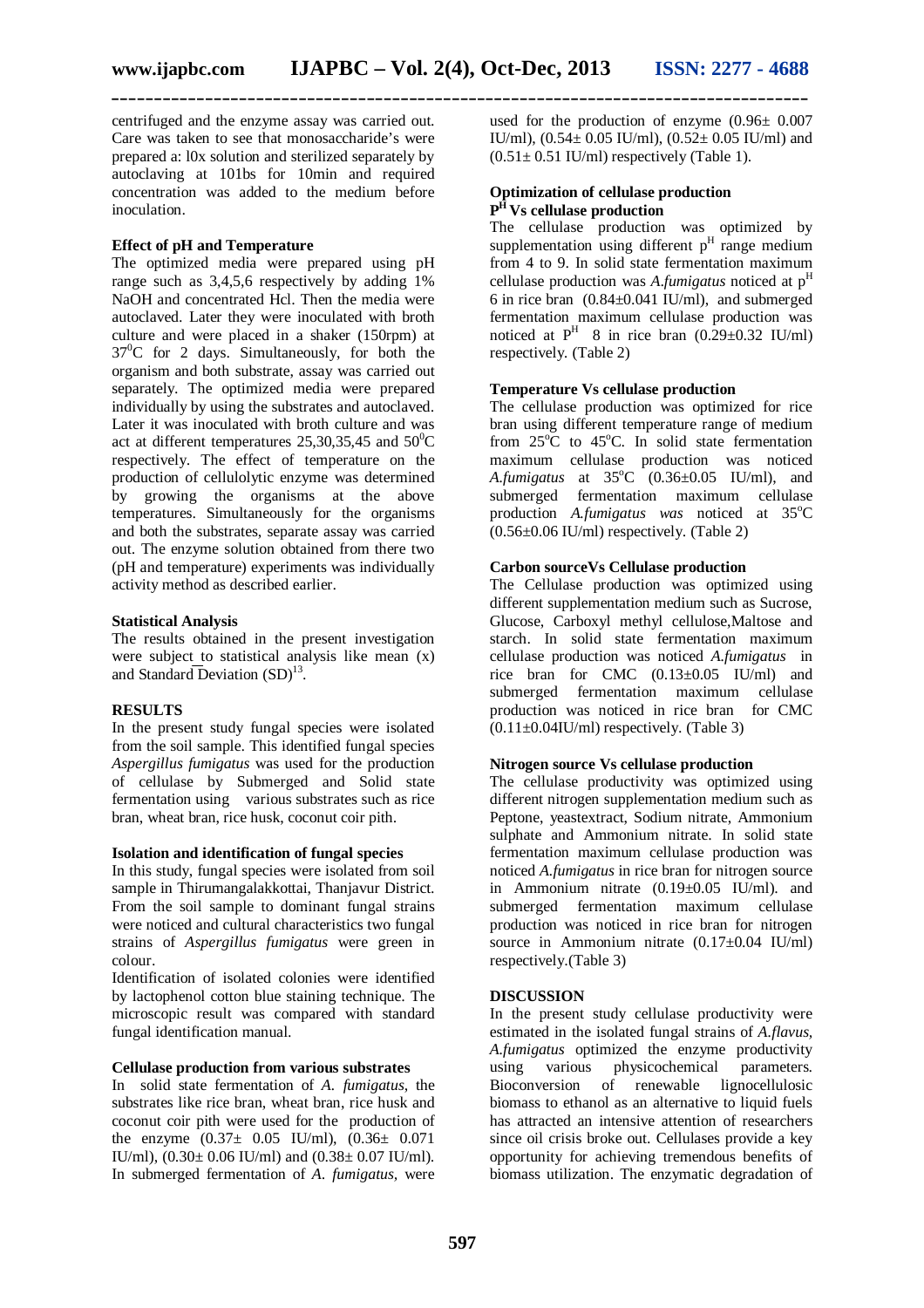cellulosic materials by fungal enzyme systems has been suggested as a feasible alternative to produce fermentable sugars and fuel ethanol from lignocellulosics<sup>15</sup>. Therefore, our study was correlated with cellulases producted by fungi, especially by *T.reesei* and *T.viride* have been extensively studied and many progresses have been made. Inspite of present succeses, the task of finding new highly active cellulases or efficient producers of cellulases remains topical.

In this present study Cellulase productivity was estimated among the three substrate. The maximum cellulose productivity noted is saw dust (0.088 U/ml/min). In this study maximum cellulose productivity noted in pH 5. The similar results were

reported<sup>14</sup>. The maximum cellulose production was obtained between pH 5 and 6. In this study optimization using different temperature upto 30-  $50^{\circ}$ C. Among this study highest productivity noted  $25^{\circ}$ C.

It was concluded that the nature of the substrate incubation time, temperature, pH etc, all influence the production of cellulase in submerged fermentation and soild state fermentation of rice bran. The results provide valuable information for the production of cellulase by *Aspergillus using* relativity inexpensive carried out in this study proved to be fruitful in enhancing programs for enzyme of biotechnological important.

**Table 1: Cellulase enzyme production by solid state fermentation and submerged fermentation various substrates using** *A.fumigatus*

| <b>Substrate</b>  | <b>Solid State Fermentation</b><br>IU/ml | <b>Submerged Fermentation</b><br>IU/ml |  |
|-------------------|------------------------------------------|----------------------------------------|--|
|                   | A.fumigatus                              | A.fumigatus                            |  |
| Rice Bran         | $0.37 \pm 0.05$                          | $0.96 \pm 0.007$                       |  |
| Wheat bran        | $0.36 \pm 0.071$                         | $0.54 \pm 0.05$                        |  |
| Rice husk         | $0.30 \pm 0.06$                          | $0.54 \pm 0.03$                        |  |
| Coconut coir pith | $0.38 \pm 0.07$                          | $0.51 \pm 0.025$                       |  |

Values are represented as Mean ± Standard Deviation

**Table 2: Cellulase productivity of** *Aspergillus fumigatus* **various pH and temperature**

| <b>Substrate</b> | рH | Solidstate<br><b>Fermentation IU/ml</b> | Submerged<br><b>Fermentation</b><br>IU/ml | <b>Temperature</b> | <b>Solidstate</b><br><b>Fermentation</b><br>IU/ml | Submerged<br><b>Fermentation</b><br>$\mathbf{H}$ $\mathbf{I}$ |
|------------------|----|-----------------------------------------|-------------------------------------------|--------------------|---------------------------------------------------|---------------------------------------------------------------|
| Ricebran         | 4  | $1.16 + 0.76$                           | $0.19 + 0.031$                            | $25^{\circ}c$      | $0.26 + 0.05$                                     | $0.43 + 0.081$                                                |
|                  |    | $0892 + 0.051$                          | $0.20 + 0.05$                             | $30^{\circ}$ c     | $0.32 + 0.05$                                     | $0.56 + 0.06$                                                 |
|                  | h  | $0.84 + 0.041$                          | $0.24 \pm 0.021$                          | $35^{\circ}c$      | $0.36 + 0.05$                                     | $0.51 \pm 0.06$                                               |
|                  |    | $0.83 + 0.021$                          | $0.25 + 0.41$                             | $40^{\circ}$ c     | $0.33 \pm 0.05$                                   | $0.48 \pm 0.06$                                               |
|                  | 8  | $0.089 \pm 0.31$                        | $0.29 \pm 0.32$                           | $45^{\circ}c$      | $0.30 \pm 0.05$                                   | $0.51 \pm 0.06$                                               |

Values are represented as Mean ± Standard Deviation

**Table 3: Cellulase productivity** *Aspergillus fumigatus* **at various Carbon and Nitrogen source**

| <b>Substrate</b> | <b>Nitrogen</b><br><b>Source</b> | <b>Solidstate</b><br><b>Fermentation</b><br>IU/ml | Submerged<br><b>Fermentation IU/ml</b> | <b>Carbon</b><br><b>Source</b> | <b>Solidstate</b><br><b>Fermenation IU/ml</b> | Submerged<br><b>Fermentation IU/ml</b> |
|------------------|----------------------------------|---------------------------------------------------|----------------------------------------|--------------------------------|-----------------------------------------------|----------------------------------------|
| Ricebran         | Peptone                          | $0.10 \pm 0.03$                                   | $0.11 \pm 0.03$                        | Sucrose                        | $0.12 \pm 0.05$                               | $0.10 \pm 0.02$                        |
|                  | <b>Beef Extract</b>              | $0.07 \pm 0.003$                                  | $0.09 \pm 0.003$                       | Glucose                        | $0.9 \pm 0.03$                                | $0.7 \pm 0.03$                         |
|                  | Sodium Nitrate                   | $0.07 \pm 0.003$                                  | $0.11 \pm 0.002$                       | <b>CMC</b>                     | $0.13 + 0.05$                                 | $0.11 \pm 0.04$                        |
|                  | Ammonium<br>Sulphate             | $0.07+0.003$                                      | $0.12 + 0.04$                          | Maltose                        | $0.6 + 0.04$                                  | $0.03 + 0.08$                          |
|                  | Ammonium<br>Nitrate              | $0.19 + 0.05$                                     | $0.17 + 0.04$                          | Starch                         | $0.10 + 0.02$                                 | $0.05 + 0.01$                          |

Values are represented as Mean ± Standard Deviation

#### **ACKNOWLEDGEMENTS**

We are sincerely thank Dr. V. Dhivakaran Dean and Dr. N. Uma Maheswari Head of the Department. PG and Research Department of Microbiology, Sengamala Thayaar Educational Trust Women's college, Mannagudi for the constant encouragements and facilities extended during the course of this study.

#### **REFERENCES**

- 1. Enari TM, Markenan P and Fiechter A. Production of cellulolytic enzymes by fungi. Advances in Biochemical Engineering. 1977;5:1-24.
- 2. Coughlan MP. Cellulase production, properties and applications. Biochemical society Transactions. 1985:13:405-406